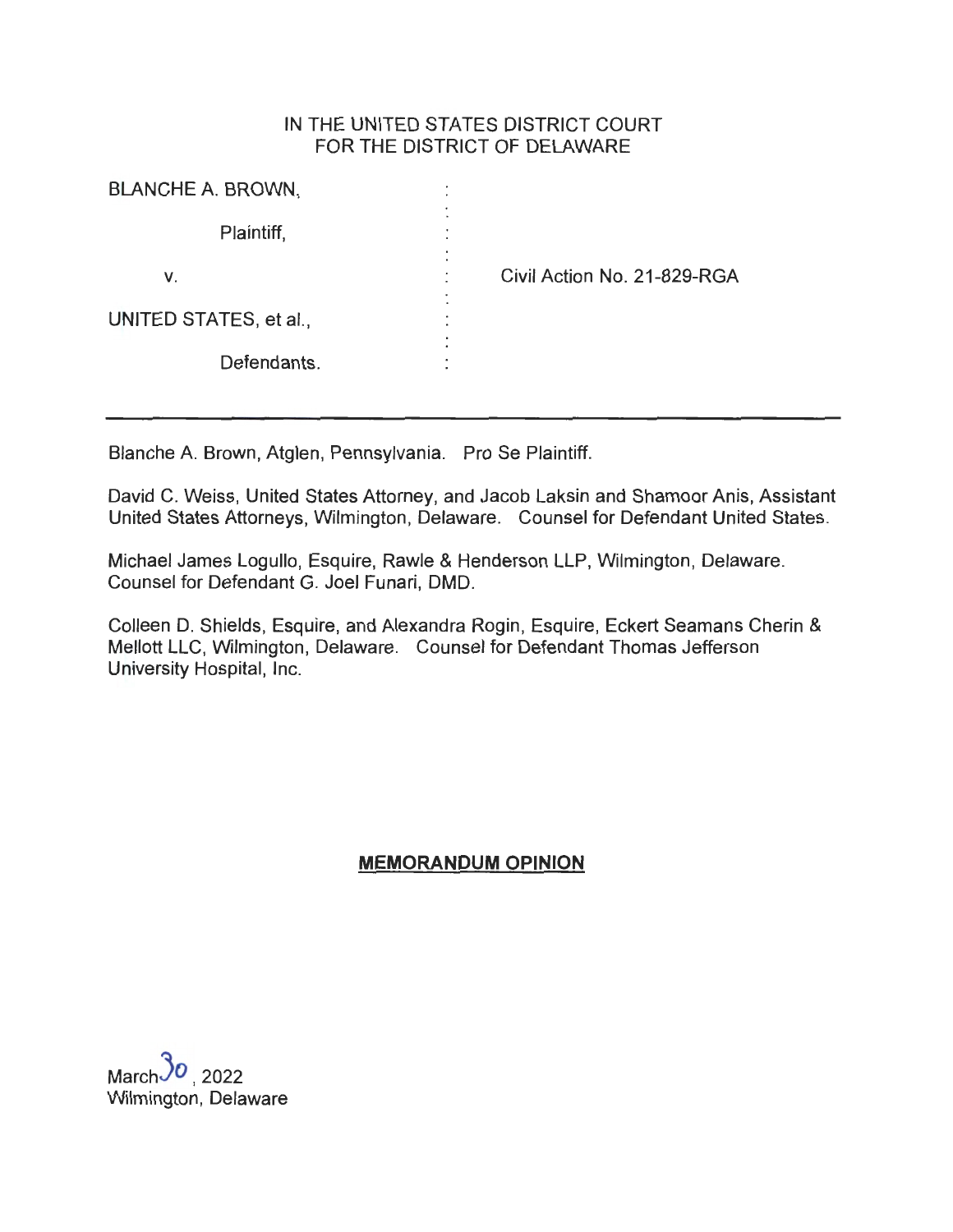

Plaintiff Blanche A. Brown appears pro se. She commenced this lawsuit on June 7, 2021. (D.I. 1). The thirty-three page Amended Complaint is the operative pleading. (D.I. 4). It names four defendants: the United States, "Thomas Jefferson University Hospital," "Thomas Jefferson Oral & Maxillofacial Surgery," and Dr. G. Joel Funari. Plaintiff asserts jurisdiction pursuant to 28 U.S.C. § 1331.<sup>1</sup> Before the Court are motions to dismiss filed by Defendants G. Joel Funari, DMD and Thomas Jefferson University Hospital, Inc. (D.I. 8, 33). The matters have been fully briefed.

## I. **BACKGROUND**

I take the factual allegations of the Amended Complaint as true and construe them in the light most favorable to Plaintiff. Plaintiff is a 100% disabled veteran and beneficiary of Veterans Administration benefits. Her disability is due to a cardiac condition.

Defendant Dr. Funari is an oral surgeon who practices at Defendant Thomas Jefferson Oral & Maxillofacial Surgery and is affiliated with Thomas Jefferson University Hospital. (D.I. 4. at  $\P$  4). During the relevant time frame, Dr. Funari provided services at the Wilmington VA Clinic as an independent contractor subject to VA guidelines and at the direction of the Wilmington VA Clinic Dental Department Head. (Id. at  $\P$  4; D.I. 9-1 at  $\P$  4). Thomas Jefferson University Hospital is a training partner of the VA's Graduate Medical Education training program. (D.I. 4 at  $\P$  4).

<sup>&</sup>lt;sup>1</sup> Moving Defendants seek dismissal for lack of subject matter jurisdiction under Fed. R. Civ. P. 12(b)(1) and 12(h)(3). The Amended Complaint, however, asserts jurisdiction by reason of a federal question, not by reason of diversity of the parties.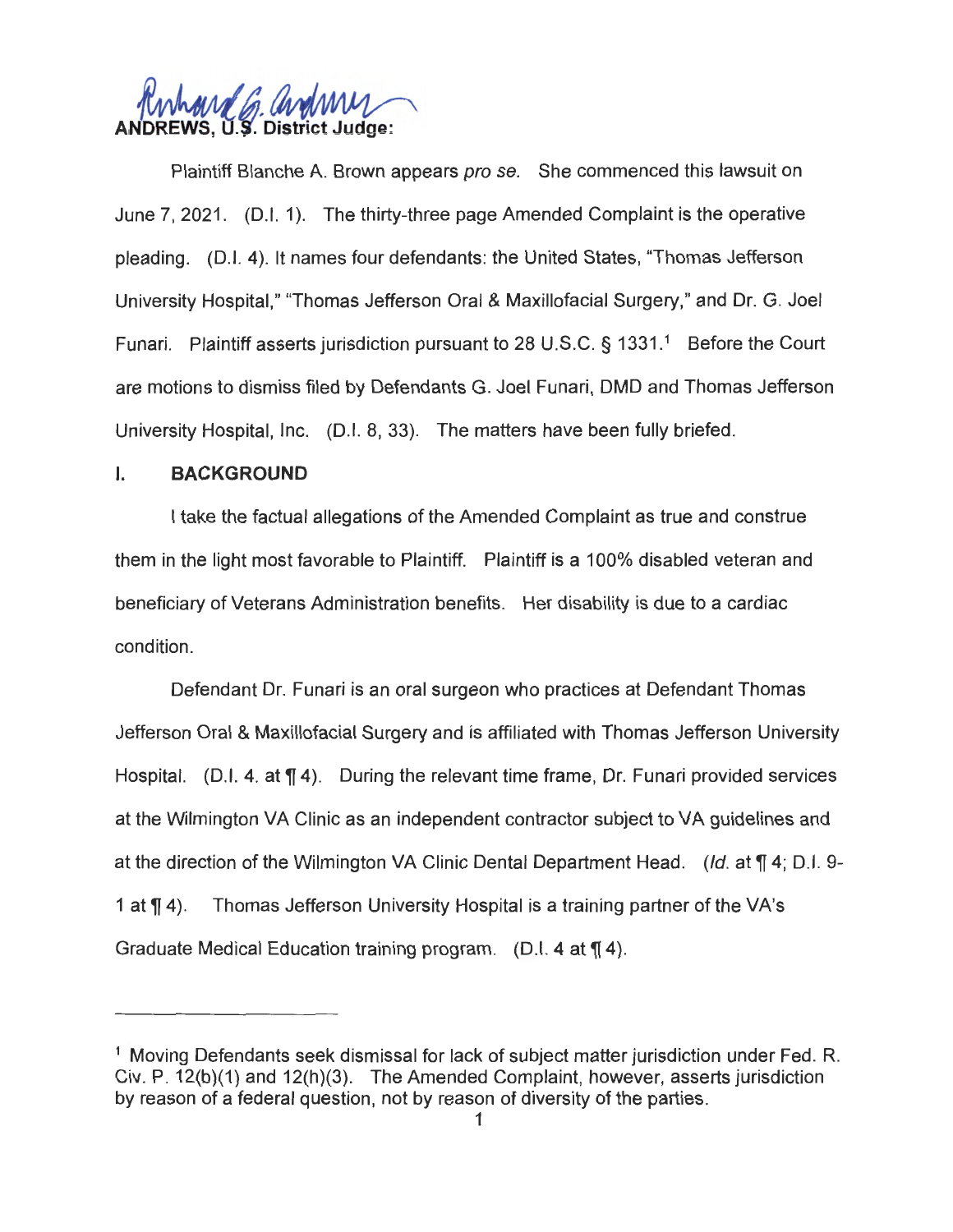In July 2019, Plaintiff consulted with an endodontist about alternatives to tooth extraction. She sought treatment for the dental condition at the Wilmington VA Medical Center. (D.I. 4  $\mathbb{II}$  4, 13, 14). She brought up the subject with an unnamed VA dentist at a routine appointment in August 2019

Plaintiff relayed that the endodontist recommended a surgical extraction and had informed Plaintiff that it was not a simple procedure. (*Id.* at  $\P$  15). Plaintiff requested a pre-operative meeting with an oral surgeon to discuss the recommendation. (Id. at  $\P$ 16). Plaintiff expressed her preference that a licensed oral surgeon, not a trainee, perform the procedure. (*Id.* at  $\P$  18). A dental assistant at the VA Clinic--Brenda-stated she had no choice about who performed the procedure. (Id.).

On August 23, 2019, Plaintiff presented at the VA Clinic for a consultative appointment and saw Dr. Funari, a licensed oral surgeon. (*Id.* at  $\P$  19). During the appointment, Dr. Funari advised her that he and a trainee were prepared to perform the routine extraction. (Id. at **11** 19, 20). Plaintiff thought the appointment was a consultation only, and, because she believed the tooth extraction was a complex procedure, she reiterated her preference that a licensed provider and not a trainee perform the procedure. (Id. at **1111** 19-21 ). Dr. Funari did not conduct even a cursory examination and he mischaracterized the procedure as routine. (Id. at **11** 20).

Dr. Funari's notes in Plaintiff's chart refer to Plaintiff's demand for an overnight hospitalization for the procedure because of a bleeding problem due to leukopenia and a complicated medical history. (*Id.* at  $\P$  23). The notes state that there was no medical indication to admit Plaintiff to the hospital for a routine extraction. (Id.). Dr. Funari instructed Plaintiff to contact her primary medical care team at Lebanon VA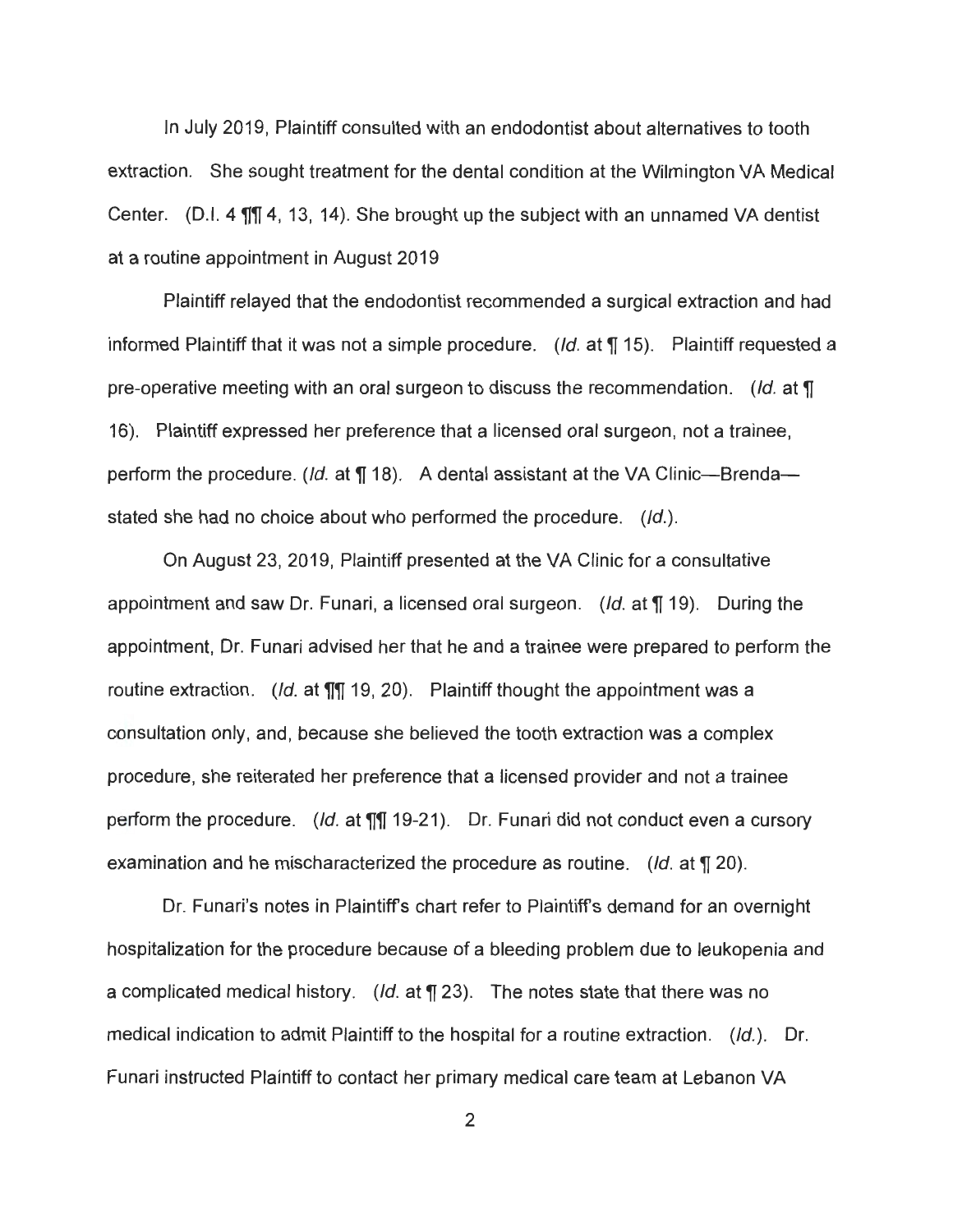Medical Center who then made a referral to her cardiologist. (Id. at  $\P$  25). A Wilmington VA Medical Center dentist saw no problem with Dr. Funari's notes. (Id.). Plaintiffs emergency dental issue was not addressed even after she was medically cleared, and, two years later, in June 2021, it remains untreated.  $(Id.)$ .

The Amended Complaint contains seventeen counts. The captions of a count are not always consistent with the body of the count. And it is not always clear which Defendants are supposed to be a defendant in each count. The Court takes a broad reading of what Plaintiff claims: Count 1, unlawful discrimination, in violation of Section 504 of the Rehabilitation Act, 29 U.S.C. § 794; Section 1557 of the Patient Protection and Affordable Care Act, 42 U.S.C. § 18116, the Federal Tort Claims Act, 28 U.S.C. § 1346(b), and the United States Constitution; (2) Count 2, violation of the Thirteenth Amendment to the United States Constitution; (3) Count 3, violation of the Fourteenth Amendment to the United States Constitution; (4) Count 4, retaliation for Plaintiff expressing preferences related to the dental extraction in violation of the First Amendment to the United States Constitution; (5) Count 5, negligence and gross negligence under the Federal Tort Claims Act and Delaware law; (6) Count 6, discrimination for failure to accommodate Plaintiffs disabilities in violation of the Rehabilitation Act and the Affordable Care Act; (7) Count 7, discrimination in federal programs and retaliation in violation of the Rehabilitation Act and the Affordable Care Act; (8) Count 8, privacy violations under 5 U.S.C. § 552a, HIPAA, and invasion of privacy under Delaware law; (9) Count 9, negligence per se in violation of federal statutes, regulations and policies under the Federal Tort Claims Act; (10) Count 10, negligent entrustment in violation of the Federal Tort Claims Act and Delaware law; (11)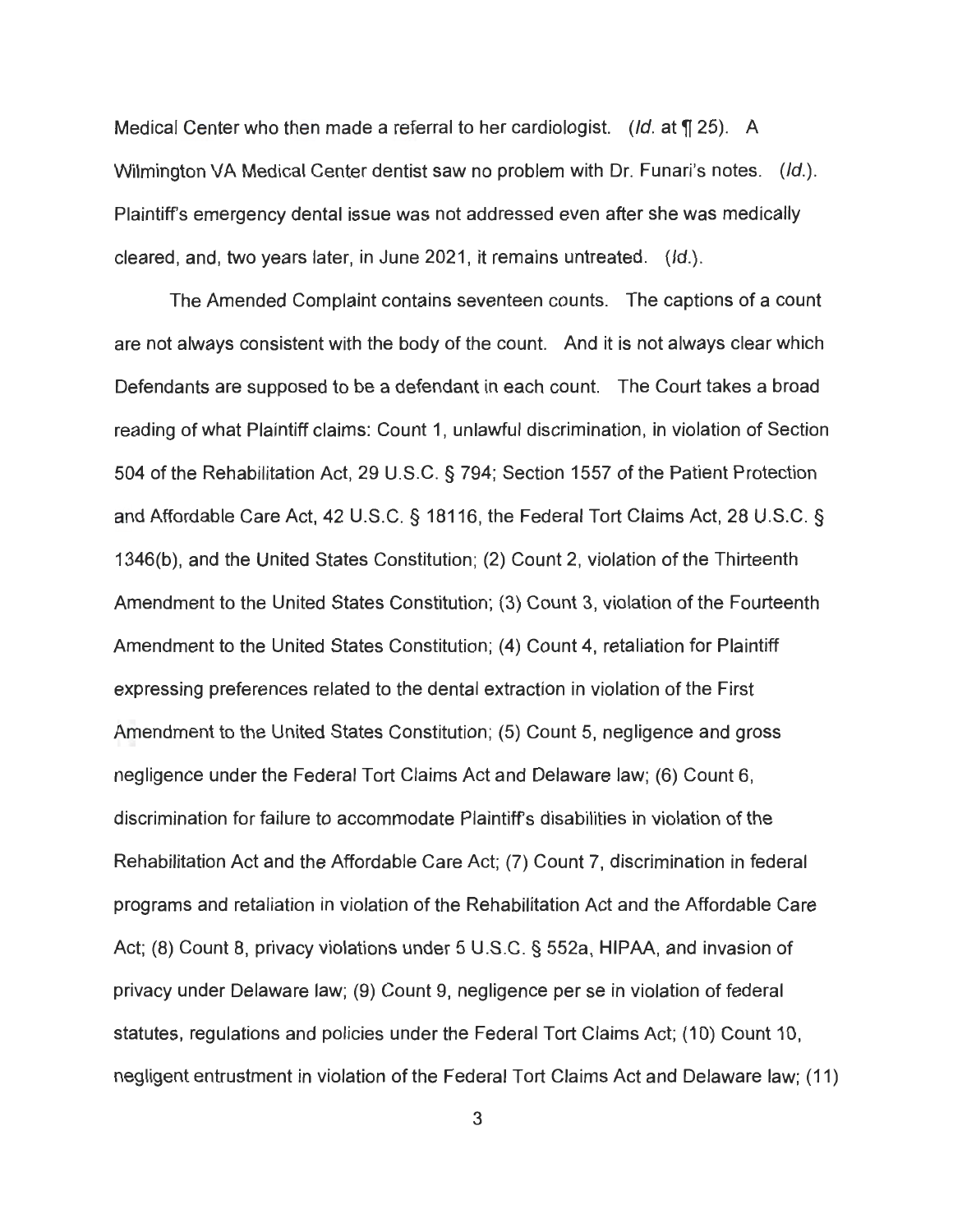Count 11, negligent breach of the implied covenant of good faith and fair dealing in violation of the Federal Tort Claims Act and Delaware law; (12) Count 12, tortious interference with, and breach of, contract in violation of Delaware law; (13) Count 13, negligent misrepresentation in violation of the Federal Tort Claims Act and Delaware law; (14) Count 14, breach of fiduciary duty in violation of the Federal Tort Claims Act and Delaware law; (15) Count 15, negligent training of a VA Clinic dental assistant Brenda; (16) Count 16, negligent infliction of emotional distress in violation of the Federal Tort Claims Act and Delaware law; and (17) Count 17, intentional infliction of emotional distress and willful misconduct and grave indifference in violation of the Federal Tort Claims Act and Delaware law.

Plaintiff seeks costs, compensatory, consequential, and punitive damages and injunctive, mandamus, and declaratory relief.

Dr. Funari moves for dismissal pursuant to Rules 12(b)(1) and 12(b)(6). Thomas Jefferson University Hospital moves for dismissal pursuant to Rules 12(b)(1), 12(b)(2), 12(b)(6), and 12(h)(3). Despite the wide-ranging allegations in the Amended Complaint, it appears that the only facts alleged against the two moving Defendants involve Dr. Funari's interactions with Plaintiff on August 23, 2019, including making notes in her medical file.

Plaintiff opposes the motions to dismiss.

#### II. **LEGAL STANDARDS**

#### **A. Rule 12(b)(1)**

Rule 12(b)(1) of the Federal Rules of Civil Procedure permits the dismissal of an action for lack of subject matter jurisdiction. A Rule 12(b)(1) motion may be treated as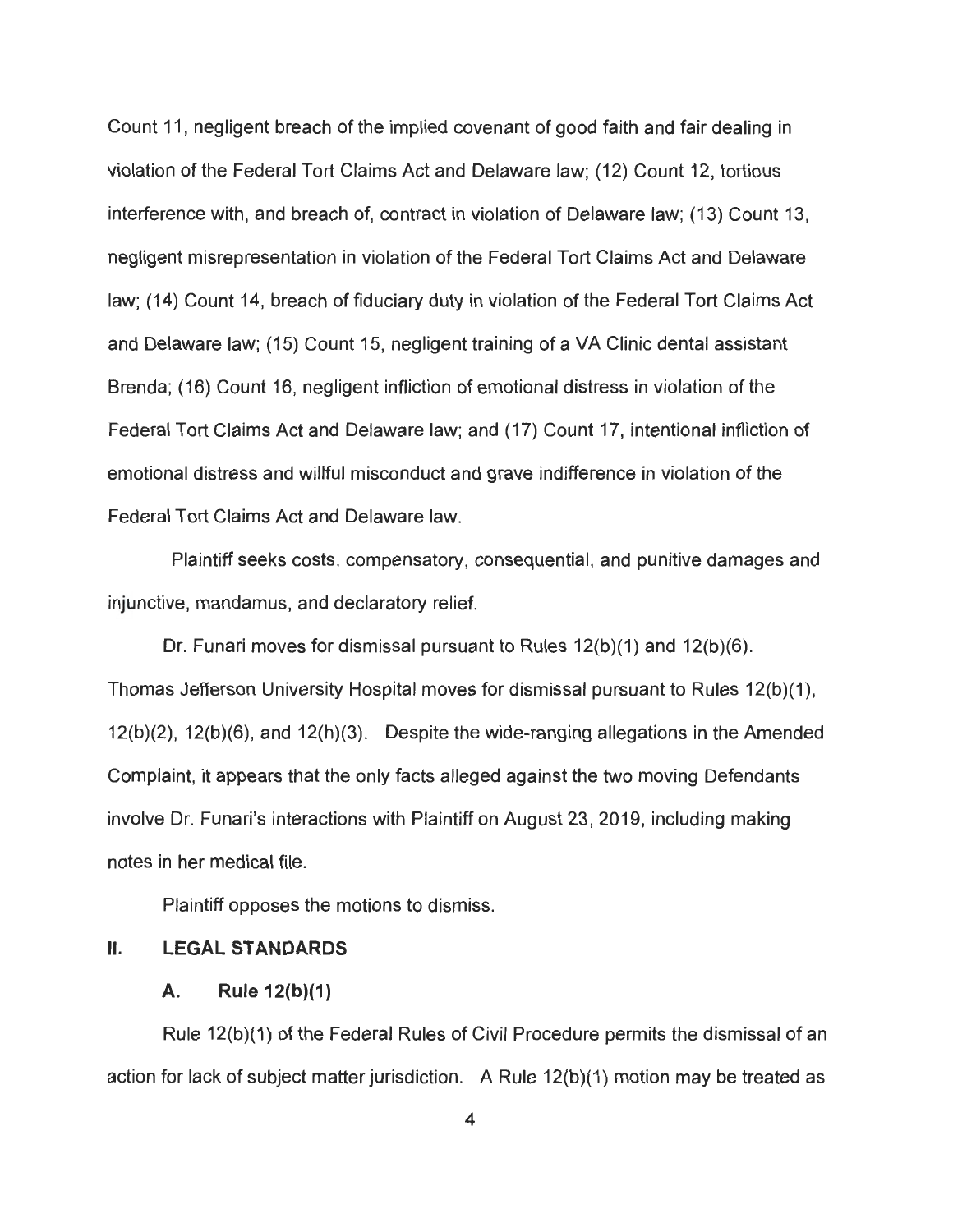either a facial or factual challenge to the court's subject matter jurisdiction. See Davis v. Wells Fargo, 824 F.3d 333, 346 (3d Cir. 2016). A facial attack contests the sufficiency of the pleadings, whereas a factual attack contests the sufficiency of jurisdictional facts. See Lincoln Ben. Life Co. v. AEI Life, LLC, 800 F.3d 99, 105 (3d Cir. 2015). When considering a facial attack, the court accepts the plaintiff's wellpleaded factual allegations as true and draws all reasonable inferences from those allegations in the plaintiff's favor. See In re Horizon Healthcare Services Inc. Data Breach Litigation, 846 F.3d 625, 633 (3d Cir. 2017). When reviewing a factual attack, the court may weigh and consider evidence outside the pleadings. See Gould Elecs. Inc. v. United States, 220 F.3d 169, 176 (3d Cir. 2000).

### **B. Rule 12(b)(2)**

Pursuant to Rule 12(b)(2) of the Federal Rules of Civil Procedure, the Court may dismiss a suit for lack of jurisdiction over the person. Although Rule 8 does not require a plaintiff to set forth in the complaint "the grounds upon which the court has personal jurisdiction over the defendant," Hansen v. Neumueller GmbH, 163 F.R.D. 471, 474 (D. Del. 1995), "once a defendant has raised a jurisdictional defense, a plaintiff bears the burden of proving by affidavits or other competent evidence that jurisdiction is proper." Dayhoff Inc. v. H.J. Heinz Co., 86 F.3d 1287, 1302 (3d Cir. 1996). If the district court does not hold an evidentiary hearing, the court should resolve any factual disputes in the plaintiff's favor and should deny the motion if the plaintiff's evidence establishes "a prima facie case of personal jurisdiction." Eurofins Pharma US Holdings v. BioAlliance Pharma SA, 623 F.3d 147, 155 (3d Cir. 2010).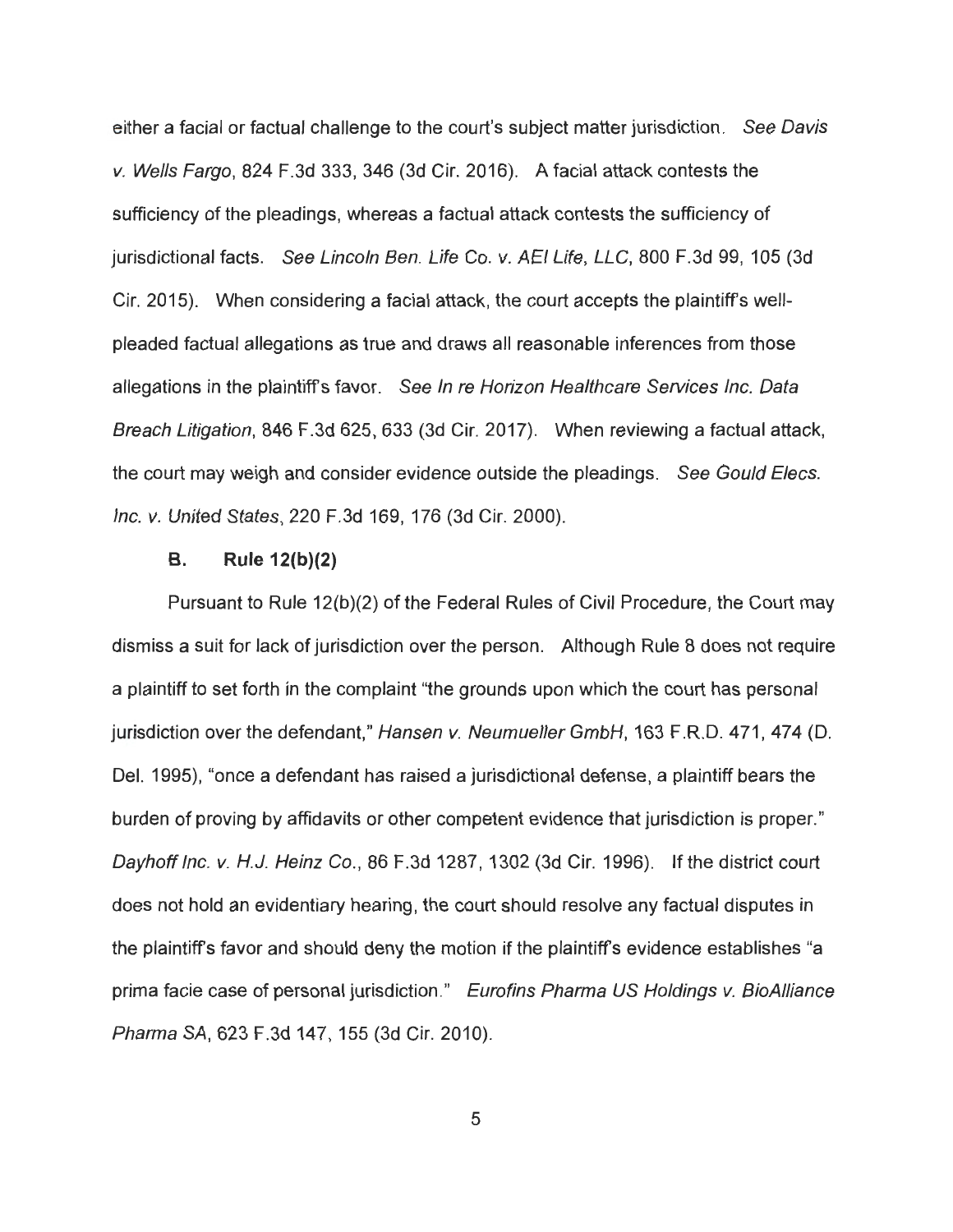Two requirements, one statutory and one constitutional, must be satisfied for personal jurisdiction to exist over a defendant. Bell Helicopter Textron, Inc. v. C & C Helicopter Sales, Inc., 295 F. Supp. 2d 400, 403 (D. Del. 2002). "First, a federal district court may assert personal jurisdiction over a nonresident of the state in which the court sits to the extent authorized by the law of that state." Id. (citing Fed. R. Civ. P.  $4(e)$ ). The Court must, therefore, determine whether there is a statutory basis for jurisdiction under the Delaware long-arm statute. Id. (citing 10 Del. C. § 3104(c)). "Second, because the exercise of jurisdiction must also comport with the Due Process Clause of the United States Constitution, the Court must determine if an exercise of jurisdiction violates [Defendant's] constitutional right to due process." Id. (citing International Shoe Co. v. Washington, 326 U.S. 310 (1945)).

"Once a jurisdictional defense has been raised, the plaintiff bears the burden of establishing with reasonable particularity that sufficient minimum contacts have occurred between the defendant and the forum state to support jurisdiction." Id. (citing Provident Nat'/ Bank v. California Fed. Sav. & Loan Ass'n, 819 F.2d 434, 437 (3d Cir. 1987). Plaintiff may establish jurisdictional facts through sworn affidavits or other competent evidence. See Time Share Vacation Club v. Atlantic Resorts, Ltd., 735 F.2d 61 , 66 n.9 (3d Cir. 1984).

Plaintiff must demonstrate either specific or general jurisdiction. Specific jurisdiction arises when the particular cause of action arose from Defendant's activities within the forum state. In contrast, general jurisdiction does not require Defendant's connections be related to the particular cause of action, but that Defendants have continuous or systematic contacts with the forum state. American Bio Medica Corp. v.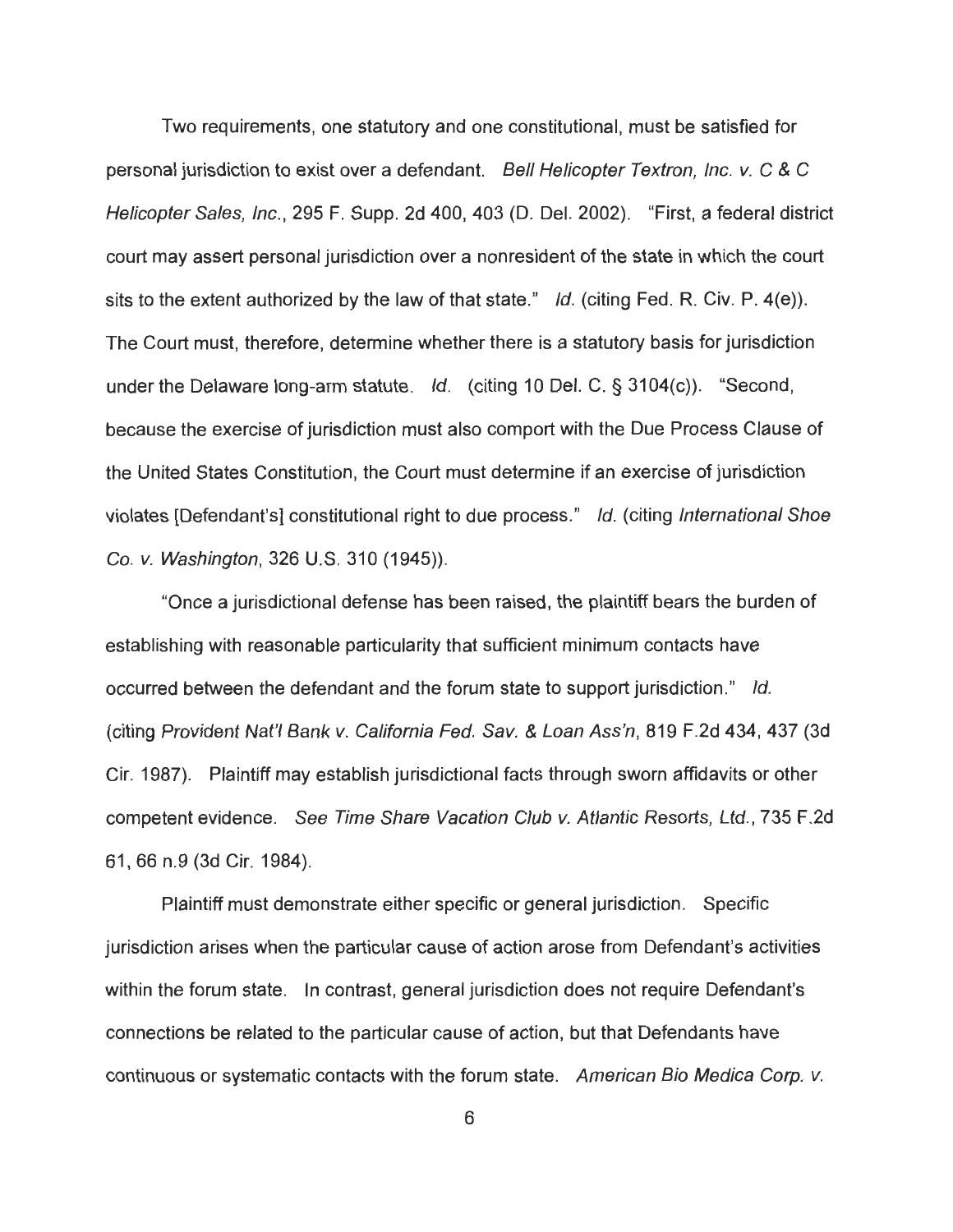Peninsula Drug Analysis Co, Inc. , 1999 WL 615175 (D. Del. Aug. 3, 1999). "[A]t no point may a plaintiff rely on the bare pleadings alone in order to withstand a defendant's Rule 12(b)(2) motion to dismiss for lack of in personam jurisdiction." Id. Plaintiff is required to respond to a Rule 12(b)(2) motion to dismiss for lack of personal jurisdiction with actual proof, not mere allegations. Id. See also Hurley v. Cancun Playa Oasis ln'tl Hotels, 1999 WL 718556, at \*1 (E.D. Pa. Aug. 31, 1999) (stating that "[g]eneral averments in an unverified complaint or response without the support of sworn affidavits or other competent evidence are insufficient to establish jurisdictional facts ."

## **C. Rule 12(b)(6)**

In reviewing a motion filed under Fed. R. Civ. P. 12(b)(6), the Court must accept all factual allegations in a complaint as true and take them in the light most favorable to plaintiff. See Erickson v. Pardus, 551 U.S. 89, 94 (2007). Because Plaintiff proceeds pro se, her pleading is liberally construed and her complaint, "however inartfully pleaded, must be held to less stringent standards than formal pleadings drafted by lawyers." Erickson, 551 U.S. at 94. A court may consider the pleadings, public record, orders, exhibits attached to the complaint, and documents incorporated into the complaint by reference. Tellabs, Inc. v. Makar Issues & Rights, Ltd., 551 U.S. 308, 322 (2007). A Rule 12(b)(6) motion maybe granted only if, accepting the well-pleaded allegations in the complaint as true and viewing them in the light most favorable to the complainant, a court concludes that those allegations "could not raise a claim of entitlement to relief." Bell Atl. Corp. v. Twombly, 550 U.S. 544, 558 (2007).

"Though 'detailed factual allegations' are not required, a complaint must do more than simply provide 'labels and conclusions' or 'a formulaic recitation of the elements of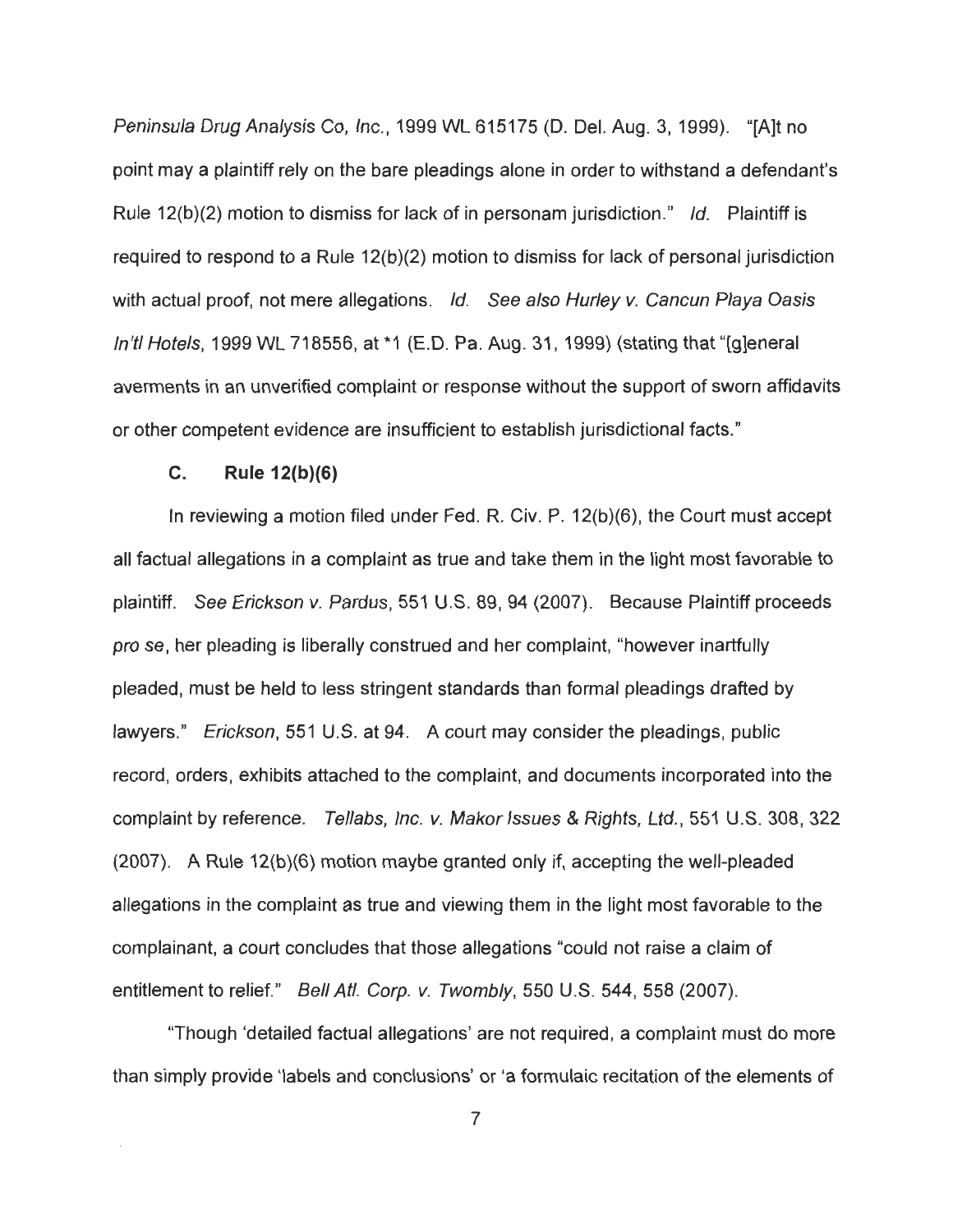a cause of action."' Davis v. Abington Mem'I Hosp., 765 F.3d 236, 241 (3d Cir. 2014) (quoting Twombly, 550 U.S. at 555). I am "not required to credit bald assertions or legal conclusions improperly alleged in the complaint." In re Rockefeller Ctr. Props., Inc. Sec. Litig., 311 F.3d 198,216 (3d Cir. 2002). A complaint may not be dismissed, however, "for imperfect statement of the legal theory supporting the claim asserted." Johnson v. City of Shelby, 574 U.S. 10, 11 (2014).

A complainant must plead facts sufficient to show that a claim has "substantive plausibility." Id. at 347. That plausibility must be found on the face of the complaint. Ashcroft v. Iqbal, 556 U.S. 662, 678 (2009). "A claim has facial plausibility when the [complainant] pleads factual content that allows the court to draw the reasonable inference that the [accused] is liable for the misconduct alleged." Id. Deciding whether a claim is plausible will be a "context-specific task that requires the reviewing court to draw on its judicial experience and common sense." Id. at 679.

In deciding motions to dismiss pursuant to Rule 12(b)(6), courts generally consider only the allegations in the complaint, exhibits attached to the complaint, matters of public record, and documents that form the basis of a claim. A document forms the basis of a claim if the document is "integral to or explicitly relied upon in the complaint." The purpose of this rule is to avoid the situation where a plaintiff with a legally deficient claim that is based on a particular document can avoid dismissal of that claim by failing to attach the relied upon document. Further, considering such a document is not unfair to a plaintiff because, by relying on the document, the plaintiff is on notice that the document will be considered.

Lum v. Bank of Am., 361 F.3d 217 n.3 (3d Cir. 2004) (internal citations omitted); see also In re Burlington Coat Factory Sec. Litig., 114 F.3d 1410, 1426 (3d Cir. 1997).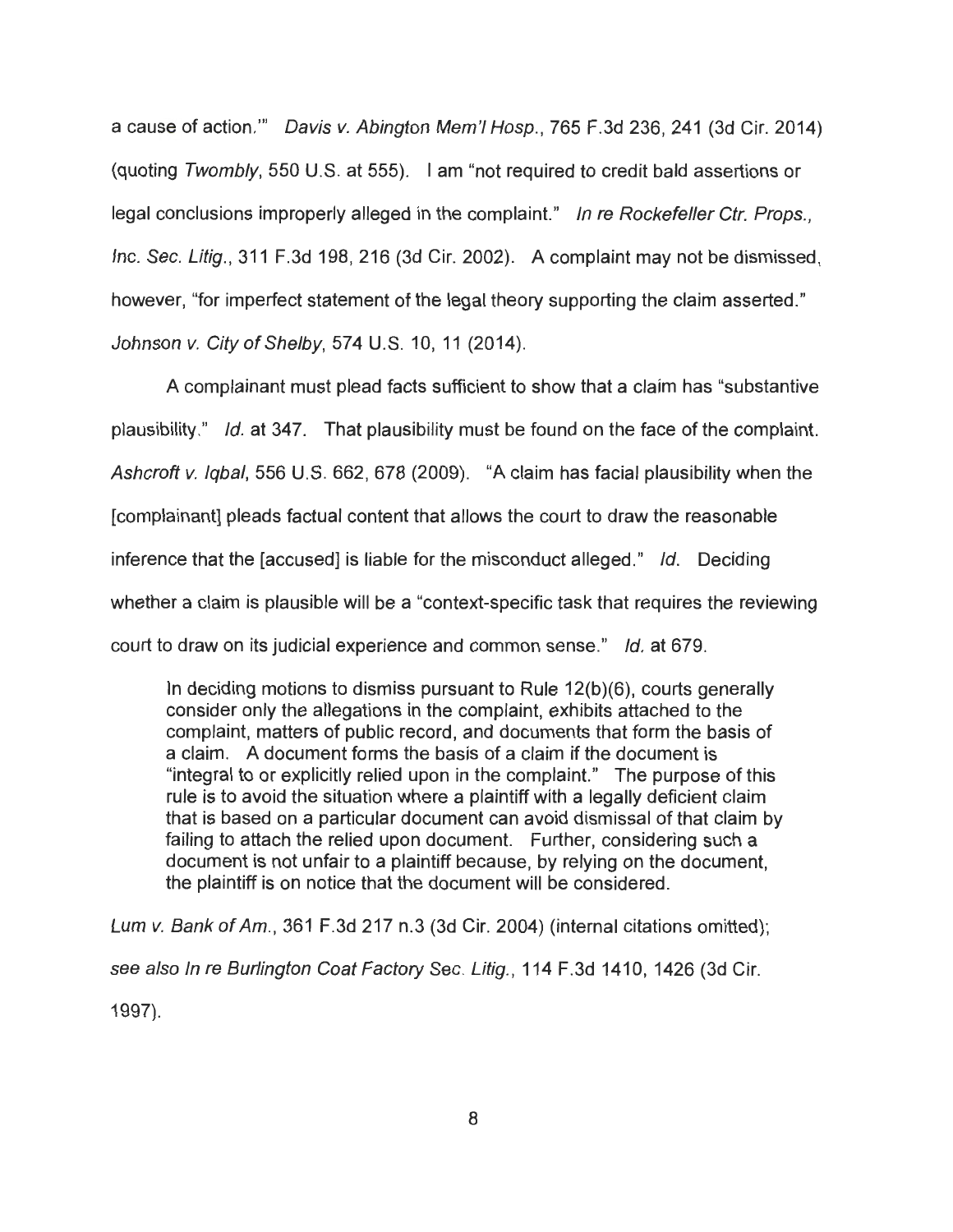### **D. Rule 12(h)(3)**

"If the court determines at any time that it lacks subject matter jurisdiction, the court must dismiss the action." Fed. R. Civ. P. 12(h)(3). "A federal court may sua sponte dismiss a complaint for lack of subject matter jurisdiction pursuant to Federal Rule of Civil Procedure 12(b)(1) when the allegations within the complaint 'are so attenuated and unsubstantial as to be absolutely devoid of merit, ... wholly insubstantial, ... obviously frivolous, ... plainly unsubstantial, ... or no longer open to discussion."' DeGrazia v. F.B.I., 316 F. App'x 172, 173 (3d Cir. 2009) (quoting Hagans v. Lavine, 415 U.S. 528, 536-37 (1974)).

#### **Ill. DISCUSSION**

#### **A. Personal Jurisdiction**

Thomas Jefferson University Hospital seeks dismissal for lack of personal jurisdiction on the grounds that the care at issue took place in Delaware, there are no allegations that the care took place at Thomas Jefferson University Hospital in Pennsylvania or that it has any office or facility in Delaware. It also argues that the Amended Complaint merely alleges that Dr. Funari has an affiliation with Thomas Jefferson University Hospital and, because Dr. Funari provided Plaintiff care in Delaware, Thomas Jefferson University Hospital should be subject to this Court's jurisdiction. Thomas Jefferson also argues that the Complaint fails to allege that it has had such extensive, regular, and systemic contacts with Delaware so that it has purposefully availed itself to this forum.

In response, and in an attempt to prove that Thomas Jefferson University Hospital has extensive, regular, and systemic contacts with Delaware, Plaintiff provided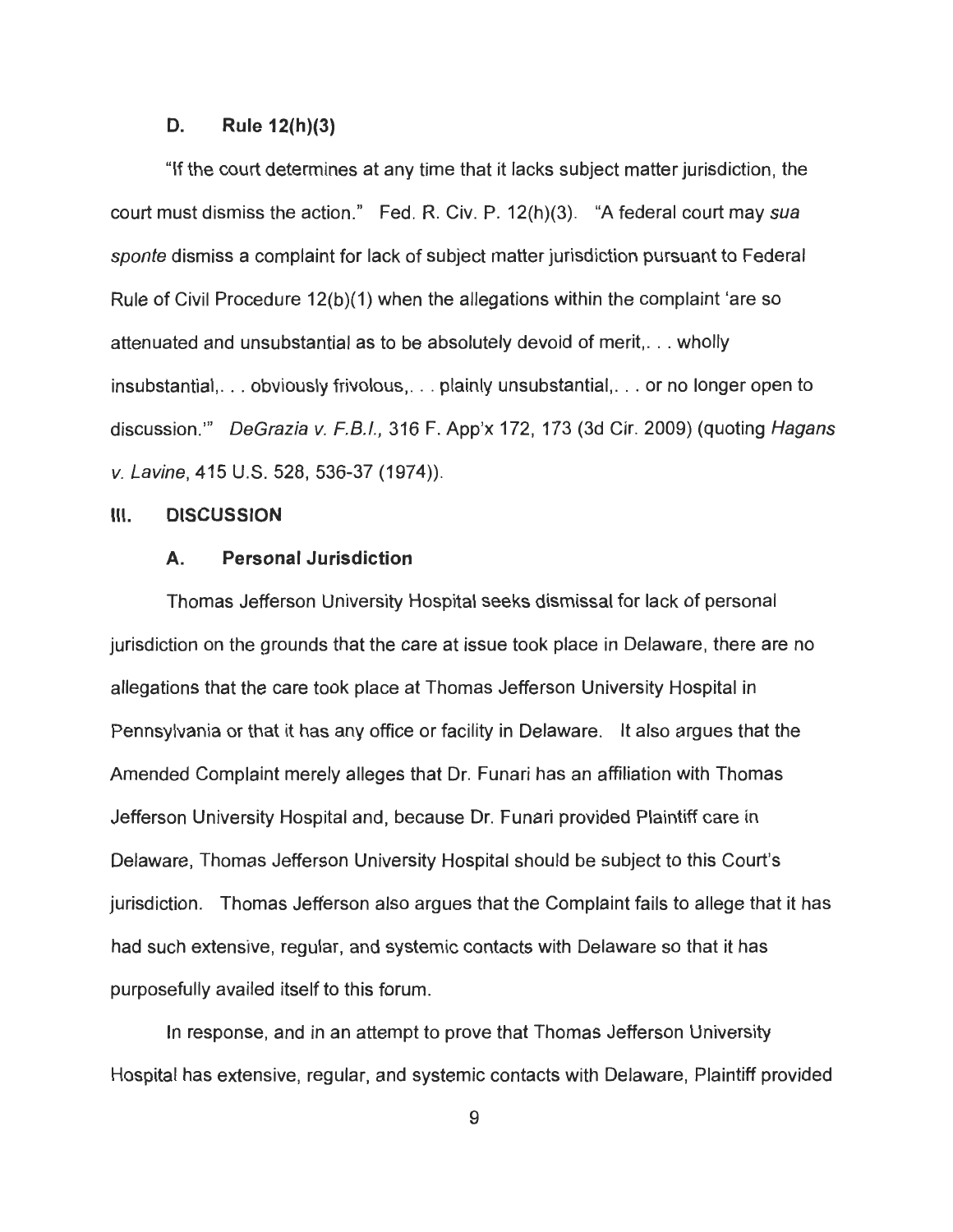a six-page fill-in-the-blanks form: "Dental Education Affiliation Agreement between Department of Veterans Affairs (VA) as the Sponsoring Institution, and a School of Dentistry and its Affiliate Institutions." (D.I. 36-7 at 1-6). The document, however, is a blank form. It is not executed by Thomas Jefferson University Hospital or by anyone else. The Court finds that Plaintiff has failed to meet her burden to prove jurisdiction is proper as to Thomas Jefferson University Hospital. Therefore, the motion to dismiss for lack of personal jurisdiction will be granted. Assuming arguendo that there is personal jurisdiction, as discussed below, the Amended Complaint fails to state federal claims upon which relief can be granted.

## **B. Federal Tort Claims Act**

Counts 1, 5, 9, 10, 11 , 13, 14, 16, and 17 raise claims under the Federal Tort Claims Act. The United States is the only proper defendant in a case brought under the Federal Tort Claims Act. See CNA v. United States, 535 F.3d 132, 138 n.2 (3d Cir. 2008). It recently appeared and filed a motion to dismiss. (D.I. 37).

## **C. Rehabilitation Act and Patient Protection and Affordable Care Act**

Counts 1, 6, and 7 raise disability discrimination, failure to accommodate a disability, and retaliation claims under the Rehabilitation Act and the Affordable Care Act. Moving Defendants seek dismissal on the grounds that the Counts fail to state claims upon which relief can be granted.

Section 504 of the Rehabilitation Act prohibits programs that receive federal funds from discriminating against an individual based on disability, as follows: "No otherwise qualified individual with a disability in the United States ... shall, solely by reason of her or his disability, be excluded from the participation in, be denied the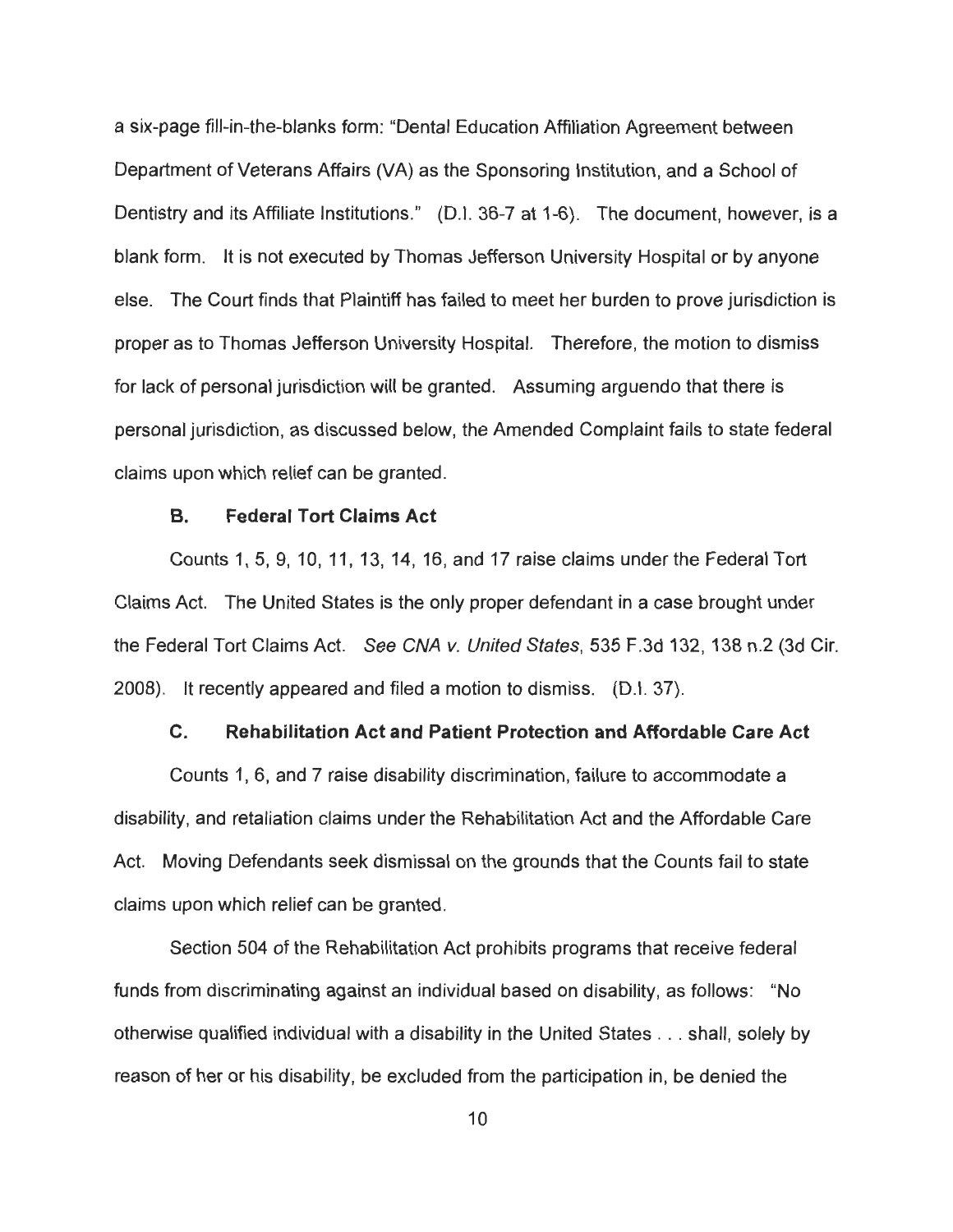benefits of, or be subjected to discrimination under any program or activity receiving Federal financial assistance or under any program or activity conducted by any Executive agency." 29 U.S.C. § 794(a). Section 1557 of the Patient Protection and Affordable Care Act provides that "an individual shall not, on the ground prohibited under . . . section 794 of Title 29, be excluded from participation in, be denied the benefits of, or be subjected to discrimination under, any health program or activity, any part of which is receiving Federal financial assistance, including credits, subsidies, or contracts of insurance, or under any program or activity that is administered by an Executive Agency or any entity established under this title (or amendments). The enforcement mechanisms provided for . . . section 794<sup>2</sup>. . . shall apply for purposes of violations of this subsection." See 42 U.S.C. § 18116. "For disability-discrimination claims, the [Affordable Care Act] incorporates the substantive analytical framework of the [Rehabilitation Act]." Francois v. Our Lady of the Lake Hospital, Inc., 8 F.4th 370, 378 (5th Cir. 2021) (citing Doe v. BlueCross BlueShield of Tenn. , Inc., 926 F.3d 235, 239 (6th Cir. 2019)). Therefore, the Court analyzes the Rehabilitation Act claims and Affordable Care Act claims together.

To state a claim under the Rehabilitation Act, a plaintiff must establish that "[1] he is a qualified individual with a disability, [2] who was precluded from participating in a program, service, or activity, or otherwise was subject to discrimination, [3] by reason of

<sup>&</sup>lt;sup>2</sup> Exhaustion of administrative remedies before suing on a Section 504 claim is not required when a plaintiff does not sue a federal agency for employment discrimination and claims do not "have the effect of circumventing some other Congressionally mandated exhaustion requirement." Freed v. Consol. Rail Corp., 201 F.3d 188, 192 (3d Cir. 2000).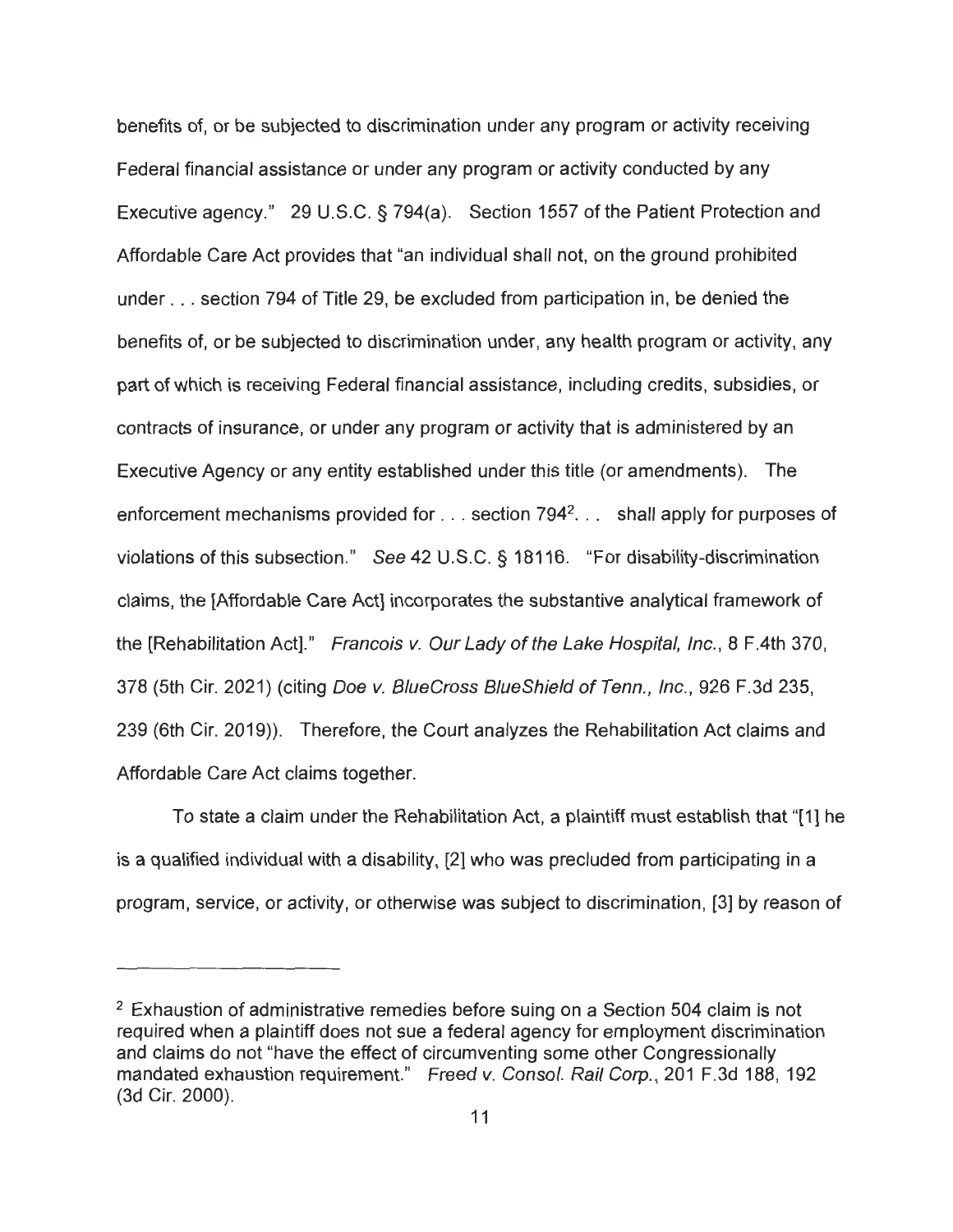his disability." Furgess v. Pennsylvania Dep't of Corr., 933 F.3d 285, 288-89 (3d Cir. 2019); see also Chambers v. School Dist. of Phila. Bd. of Educ., 587 F.3d 176, 189 (3d Cir. 2009). Employees of federally funded entities are not subject to individual liability under the Rehabilitation Act. See Emerson v. Thiel Coll., 296 F.3d 184, 190 (3d Cir. 2002) ("Because the individual defendants do not receive federal aid, Emerson does not state a claim against them under the Rehabilitation Act."). In addition, parties cannot be held liable in their individual capacities under § 504 of the Rehabilitation Act. See A. W. v. Jersey City Public Schools, 486 F.3d 791, 804 (3d Cir. 2007) ("Suits may be brought pursuant to [the Rehabilitation Act] against recipients of federal assistance, but not against individuals."); accord Doe v. DeJoy, 2020 WL 4382010, at \*11 (E.D. Pa. July 31 , 2020) (holding that there is no individual liability under the Rehabilitation Act and citing authority).

Plaintiff's disability discrimination claims fails. As alleged, Plaintiff was not precluded from participating in any program, service, or activity, or otherwise was subject to discrimination by reason of a disability. Rather, medical recommendations were made based upon Plaintiff's medical and dental condition, Plaintiff's requests for the procedure to take place in a certain manner were denied, and Plaintiff was dissatisfied with the denial. There are no allegations that the dental procedure was denied based upon Plaintiff's disability. Therefore, Count 1 will be dismissed.

Plaintiff alleges a failure to accommodate when she was refused her request for an inpatient hospitalization for extraction of her tooth. Section 504 of the Rehabilitation Act imposes a duty on federally funded programs to make reasonable accommodations, although not "fundamental or substantial" ones, when necessary to assure "meaningful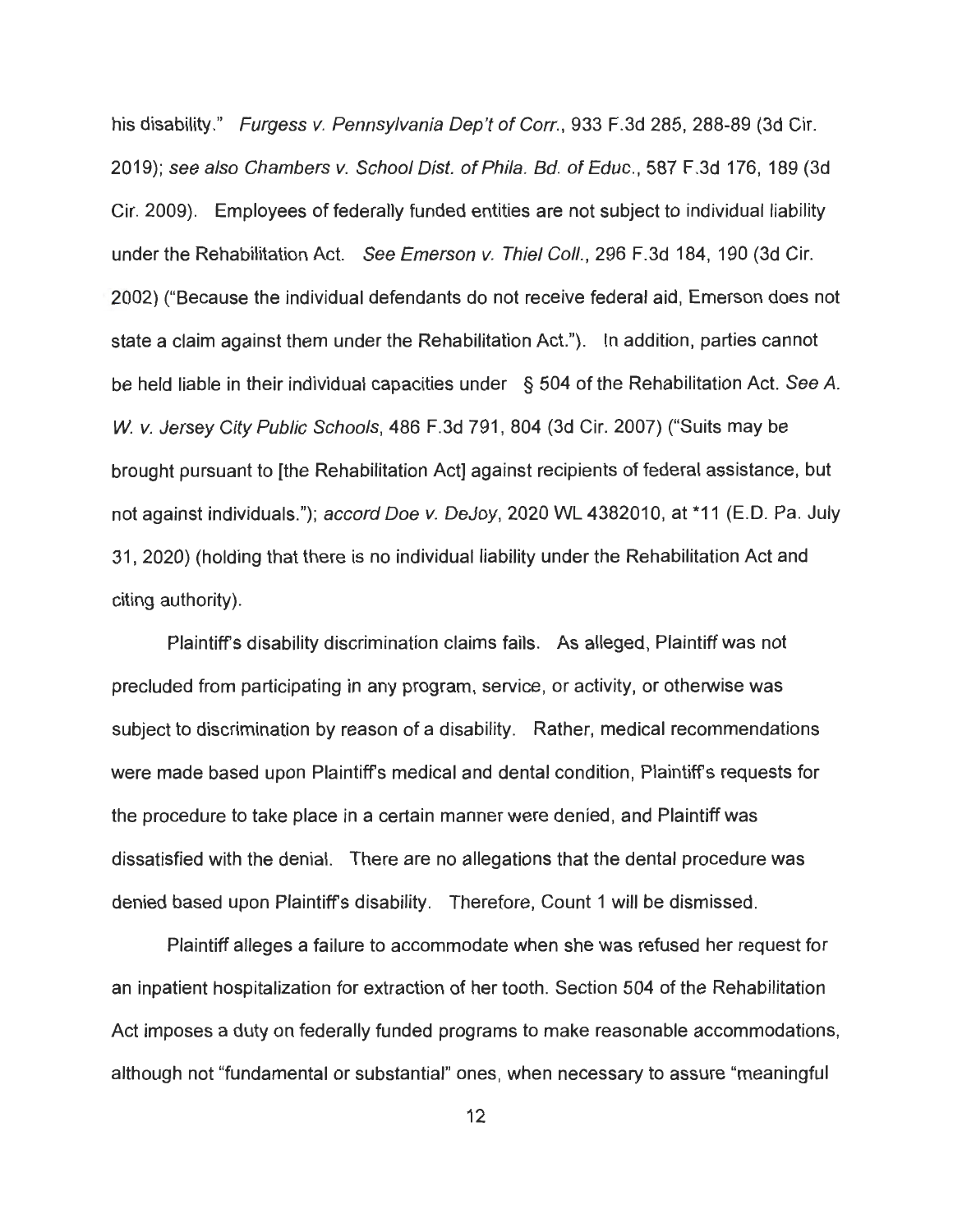access." Alexander v. Choate, 469 U.S. 287, 300-01 (1985); see Berardelli v. Allied Servs. Inst. of Rehab. Med., 900 F.3d 104, 114, 115 (3d Cir. 2018).

Plaintiff's claim against Dr. Funari fails as a matter of law as there is no individual liability under the Section 504 of the Rehabilitation Act. It also fails as to Thomas Jefferson University Hospital given that there are no allegations of an employer-employee relationship between Dr. Funari and Thomas Jefferson University Hospital or that the hospitalization Plaintiff requested would take place at Thomas Jefferson University Hospital. Rather, Plaintiff alleges that Defendants at Wilmington VA Medical Center and Dr. Funari who is either "affiliated with" (see 0 .1. 4 at 3) or "of Thomas Jefferson University Hospital" (see id. at 24) refused to accommodate her request for a post-surgical overnight stay the medical center's hospital ward (i.e., the VA Medical Center), not at Thomas Jefferson University Hospital. See Sharrow v. Bailey, 910 F. Supp. 187, 195 (M.D. Pa. 1995) (allegations sufficient to state a Section 504 Rehabilitation claim by alleging co-defendant physician was hospital's employee. Therefore, Count 6 will be dismissed.

Plaintiff alleges that Defendants' refusal to admit her for a tooth extraction and notes in her medical record were made in retaliation for her request that the extraction be performed by a licensed surgeon. To state a claim for retaliation, a Plaintiff must show (1) that she engaged in a protected activity, (2) that defendants' retaliatory action was sufficient to deter a person of ordinary firmness from exercising his or her rights, and (3) that there was a causal connection between the protected activity and the retaliatory action. Robinson v. Potter, 453 F.3d 990, 994 (3d Cir. 2006).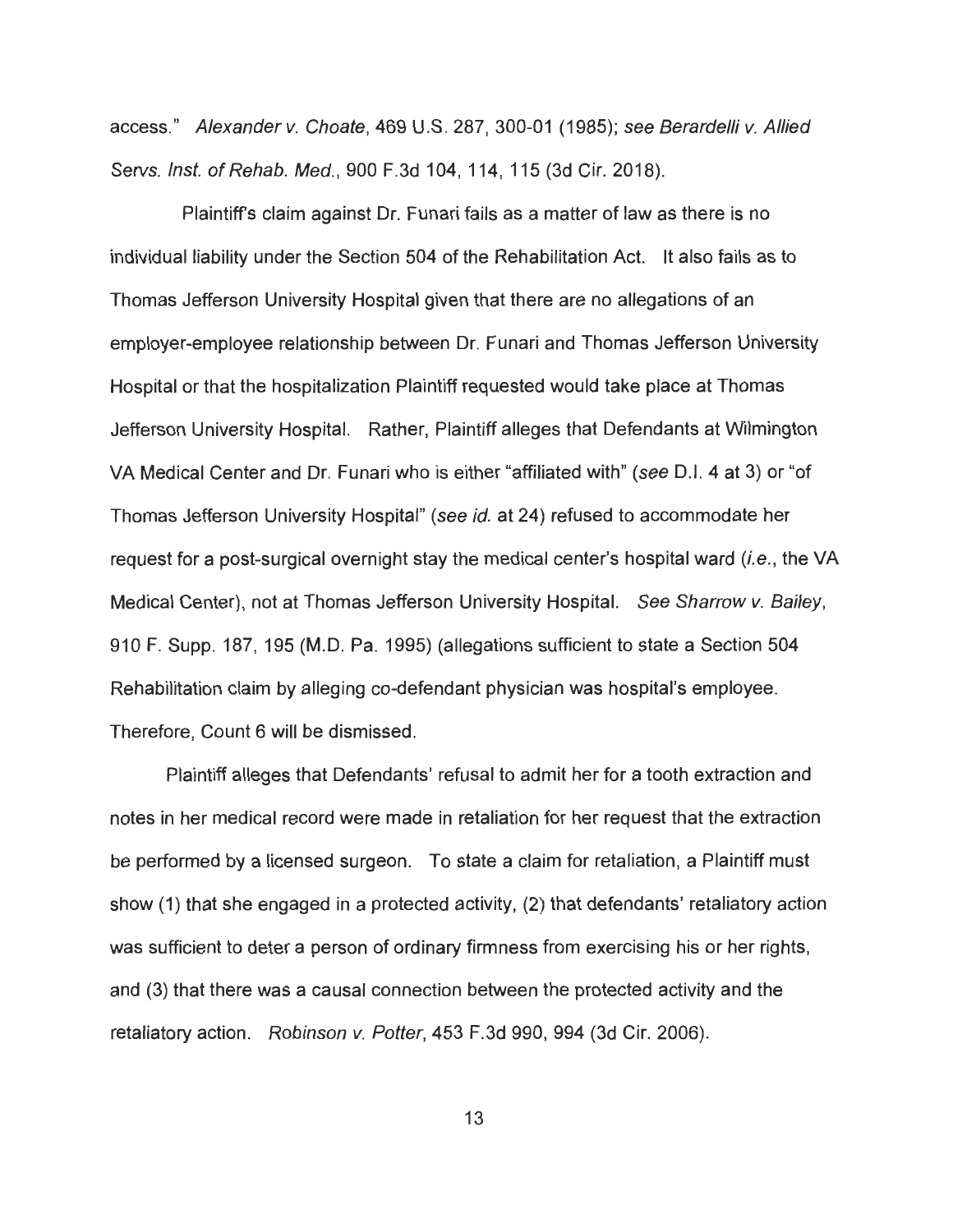As previously discussed, there is no individual liability under the Section 504 of the Rehabilitation Act and, therefore, Plaintiffs claim against Dr. Funari fails as a matter of law. With regard to Thomas Jefferson University Hospital's alleged retaliation , the Court assumes, without deciding, that Plaintiffs expressed preference for a licensed surgeon is protected activity. As just discussed, there are no allegations of an employer/employee relationship between Dr. Funari and Thomas Jefferson University Hospital and, therefore, Dr. Funari's actions cannot be imputed to Thomas Jefferson University Hospital. And regardless, as alleged the procedure was to be performed by a licensed surgeon. Moreover, Plaintiffs allegations and complaints are similar to the notes Dr. Funari placed in her record and fall far short of retaliatory conduct. Count 7 fails to state a retaliation claim and will be dismissed.

## **D. Privacy Violations**

In Count 8, Plaintiff alleges that the Wilmington VA Medical Center failed to protect her patient record and privacy, violated VHA policy 1605, HIPAA, and the Privacy Act, 5 U.S.C. § 552a when it allowed Dr. Funari to improperly access her patient file and enter a defamatory, misleading, harassing and retaliatory treatment note. The federal claims against the two moving Defendants fail for several reasons. "VHA Directive 1605" "establishes the responsibility . .. for compliance with all applicable Federal privacy and confidentiality statutes and regulations." (See D.I. 9-2 at 5, 9). It does not create any legal rights. There is no private right of action to bring a HIPAA claim. See Fatir v. Phelps, 2019 WL 2162720, at \*12 (D. Del. May 17, 2019). The Privacy Act authorizes private civil actions for violations of its provisions only against an agency, not against any individual. See Trevillion v. McLachlan, 2009 WL 528698, at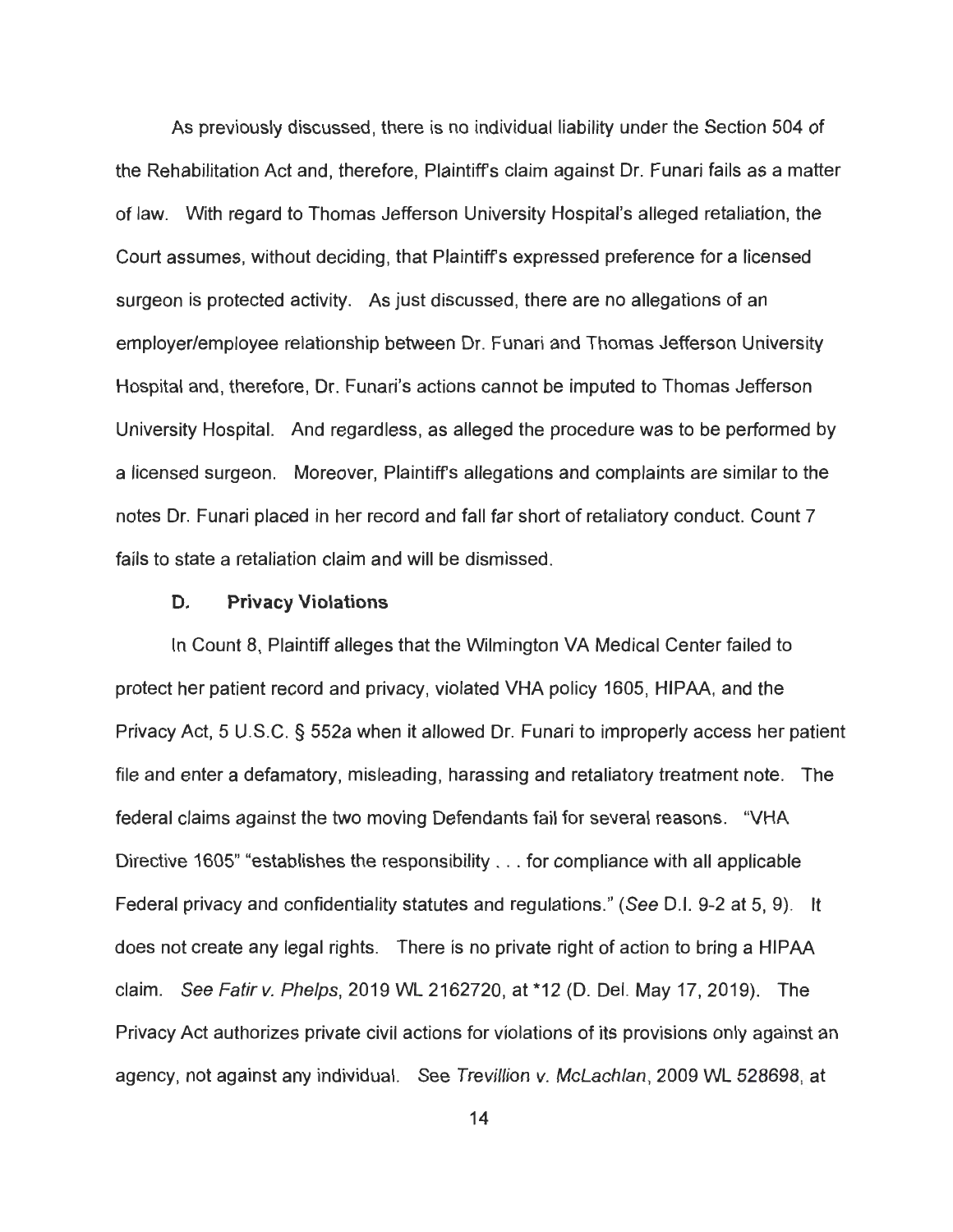\*2 (D. Del. Feb. 27, 2009) (citations omitted). The VHA Policy 1605, HIPAA, and the Privacy Act claims fail as a matter of law and will be dismissed.

## **E. Constitutional Violations**

Counts 1, 2, 3, and 4 raise claims for violations of the First, Thirteenth and Fourteenth Amendments to the United States Constitution. The claims fail.

Counts 13 and 2 allege violations of the Thirteenth Amendment. Count 1 alleges that "Defendants engaged in well-established and institutionalized systemic . . . indentured Servitude against Veterans" with service-connected disability ratings "by targeting and exploiting (and indenturing) this group of Patients as commodities and a readily available pool of non-consenting and involuntary human subjects." (D.I. 4 at **<sup>11</sup>** 42). Count 2 alleges that Veterans Health Administration regularly places disabled veterans "into involuntary servitude as un-consenting Human Subjects, Guinea Pigs and training tools for high-paid MPE consultants, institutions, and their trainees." (Id. at **<sup>11</sup>** 43).

The Thirteenth Amendment prohibits slavery and involuntary servitude. The Complaint states that Defendants allegedly use disabled veterans as training tools for consultants, institutions and their trainees is the equivalent of slavery or involuntary servitude is patently without merit.<sup>4</sup> The Thirteenth Amendment claims in Counts 1 and 2 will be dismissed.

<sup>&</sup>lt;sup>3</sup> Count 1 does not specifically recite the Thirteenth Amendment, but the Court infers that the claim is based on that.

<sup>4</sup> While not clear, it may be that Plaintiff is referring to residents or medical students.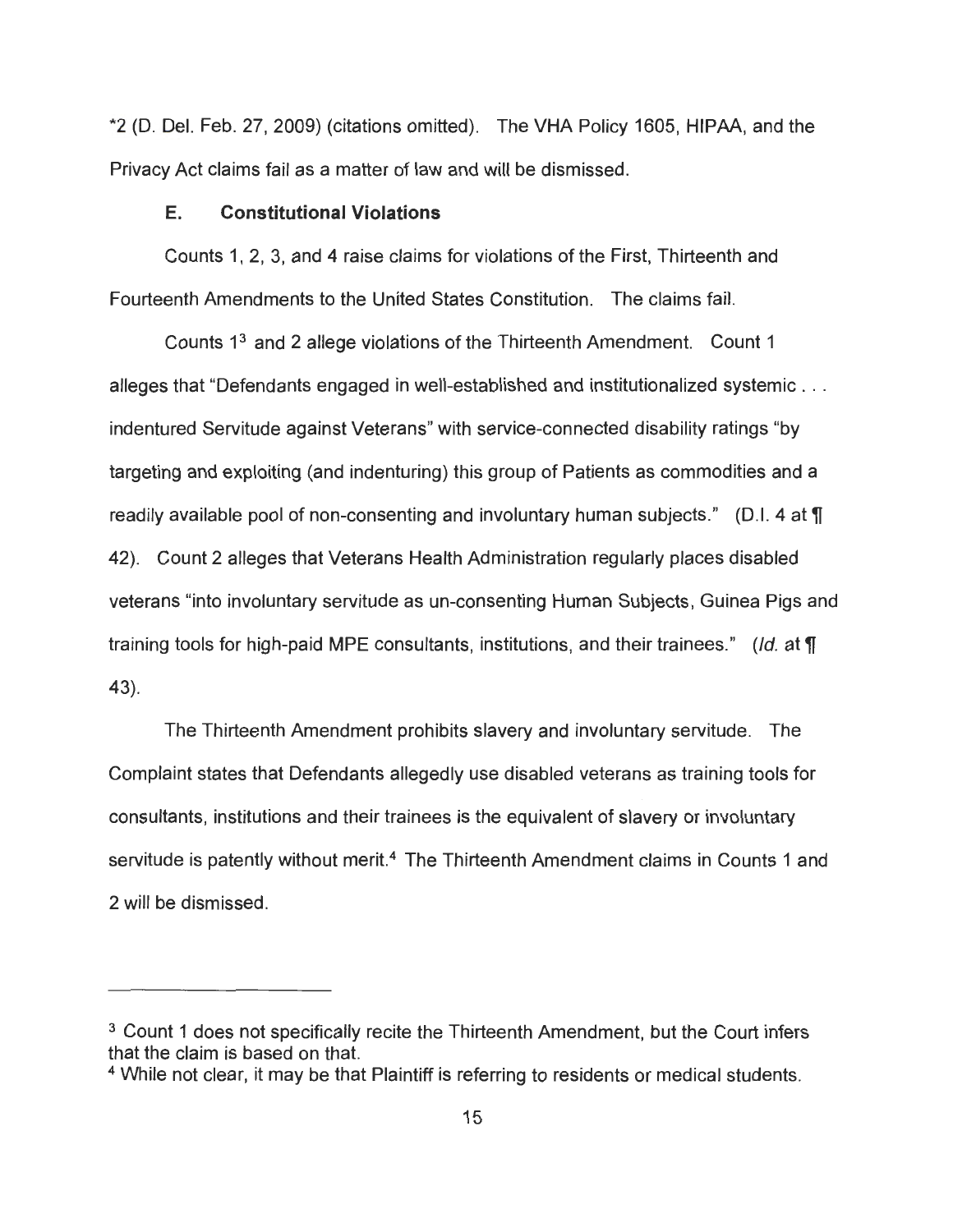Count 3 alleges violations of the Equal Protection Clause under the Fourteenth Amendment. The Fourteenth Amendment provides that no state shall "deny to any person within its jurisdiction the equal protection of the laws." As these words indicate, the provision applies only to "state actors," not private citizens or private, nongovernmental corporations. See Lugar v. Edmondson Oil Co., 457 U.S. 922, 924, 939 (1982). To the extent Plaintiff raises the claims against federal actors, the claim fails . "The Fourteenth Amendment only applies to actions of the states and not to the federal government." Brown v. Philip Morris, Inc., 250 F.3d 789 (3d Cir. 2001). There are no allegations that any defendant is a state actor and, therefore, the claim also fails in that regard. The Court will grant the motion to dismiss Count 3.

Count 4 alleges Defendants violated her right to free speech when , after she was told by a VA clinic technician at some earlier time that she did not have a choice on who performed the dental procedure.<sup>5</sup> and Plaintiff verbalized her concerns and preferences that the surgery not be performed by a trainee, Dr. Funari retaliated by entering "disparaging" notes on her chart. To the extent this claim is raised as a Bivens claim (the federal counterpart to 42 U.S.C. § 1983), retaliation is not a recognized Bivens claim. See Bistrian v. Levi, 912 F.3d 79, 96 (3d Cir. 2018); Vanderklok v. United States, 868 F.3d 189, 198 (3d Cir. 2017) ("The Supreme Court has never implied a Bivens action under any clause of the First Amendment."). Therefore, Count 4 will be dismissed.

<sup>5</sup> The Amended Complaint refers to "they told her she does not have a choice" (0.1. 4 at **145)** but the only factual allegation about someone telling her that was the allegation about the dental assistant *(id. at* 18).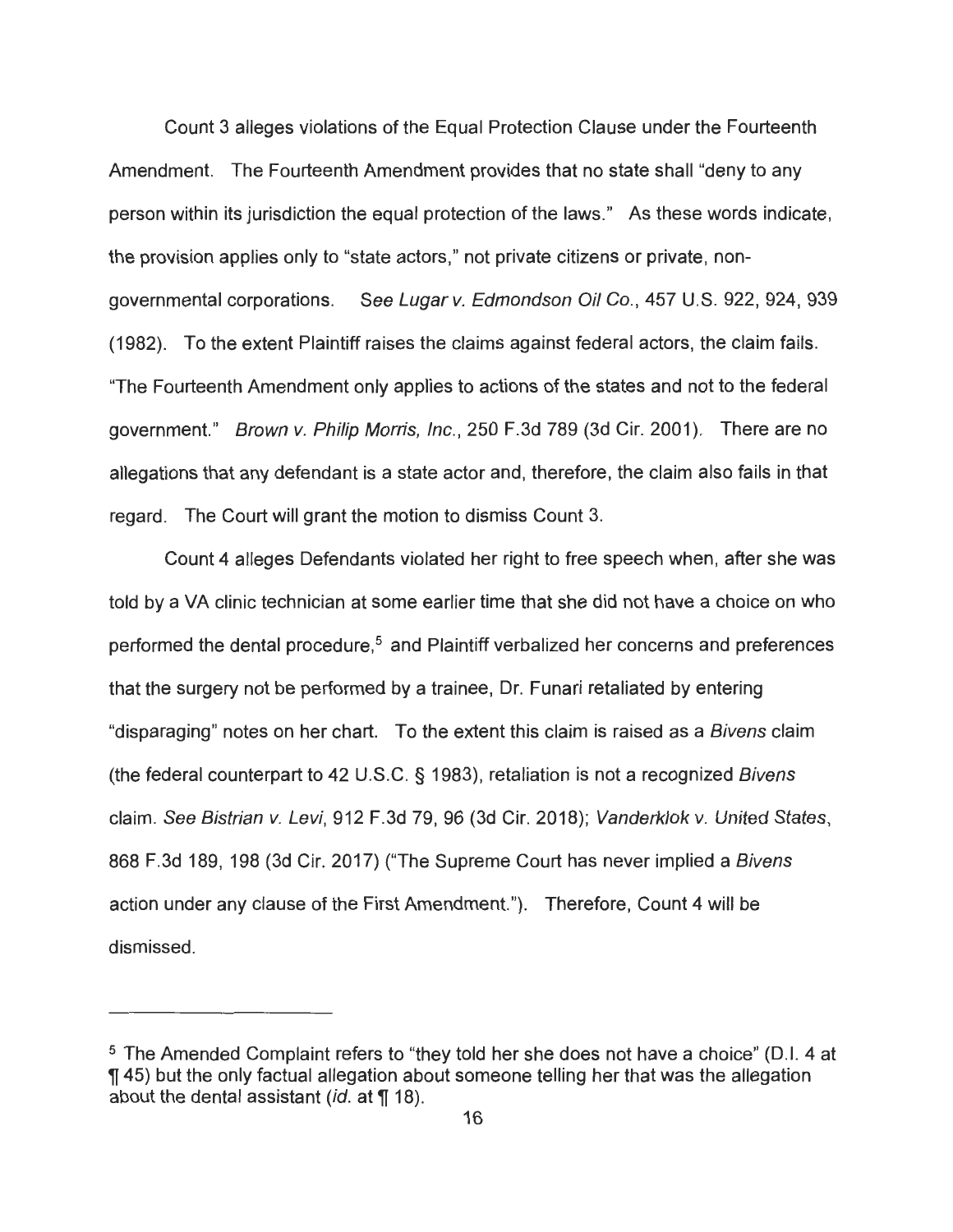## **F. Supplemental Jurisdiction**

Because the Amended Complaint fails to state federal claims against Dr. Funari and Thomas Jefferson University Hospital, the Court exercises its discretion and declines to exercise jurisdiction over Plaintiff's supplemental state law claims raised against them in Counts 5, 8, 9, 10, 11, 12, 13, 14, 15, 16, and 17. See De Asencio v. Tyson Foods, Inc., 342 F.3d 301, 309 (3d Cir. 2003); Daniels v. Bank of New York Mellon, 2017 WL 4541756, \*7 (S.D. Cal. Oct. 11 , 2017), appeal dismissed, 2018 WL 1968243 (9th Cir. Mar. 15, 2018).

## **IV. CONCLUSION**

For the above reasons, the Court will: (1) grant Defendants' motions to dismiss; (2) dismiss all federal claims against Thomas Jefferson University Hospital and Dr. Funari; and (3) decline to exercise jurisdiction over all supplemental state claims raised against them. Amendment of the federal claims raised against Thomas Jefferson University Hospital and Dr. Funari is futile.

A separate order shall issue.